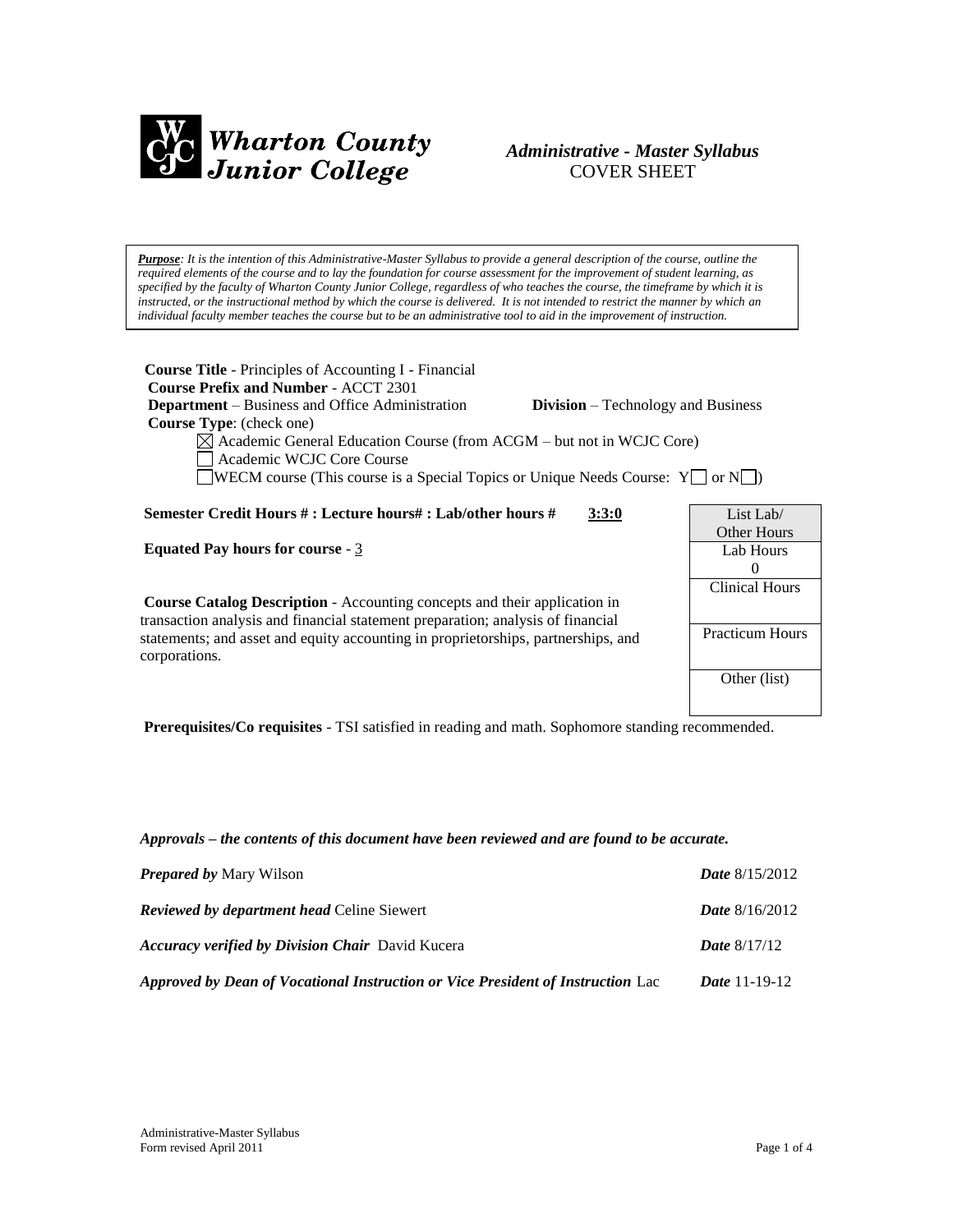

**I. Topical Outline** – Each offering of this course must include the following topics (be sure to include information regarding lab, practicum, clinical or other non-lecture instruction):

*Upon successful completion of this course, the student will be able to:*

- Describe the nature of a business, the role of accounting, and ethics in business.
- State the accounting equation and define each element of the equation.
- **•** Describe and illustrate how business transactions can be recorded in terms of the resulting change in the elements of the accounting equation.
- **Describe the financial statements of a sole proprietorship and explain how they interrelate.**
- Describe the characteristics of a chart and a chart of accounts.
- Describe and illustrate the journalizing and posting of transactions to accounts.
- Journalize entries for accounts requiring adjustment.
- **Prepare financial statements from adjusted account balances.**
- Describe the accounting cycle.
- Describe and illustrate the basic accounting systems.
- Distinguish between the activities and financial statements of service and merchandising businesses.
- **•** Determine the cost of inventory under the perpetual inventory system, using the FIFO, LIFO, and average cost methods.
- Compare and contrast the use of the three inventory costing methods.
- **EXECRED** Describe the Sarbanes-Oxley Act of 2002 and its impact on internal controls and financial reporting.
- Describe and illustrate the use of a bank reconciliation in controlling cash.
- **•** Describe the accounting for uncollectible receivables and notes receivable.
- Compute depreciation, using the following methods: straight-line method, units-of-production method, and double-declining-balance method.
- **•** Describe and illustrate current liabilities related to accounts payable, current portion of long-term debt, and notes payable.
- **Describe and illustrate the characteristics of stock, classes of stock, and entries for issuing stock.**
- **EXECRED** Describe and illustrate the financial statements of a corporation, including reporting of stockholders' equity.
- **•** Describe and illustrate the financial statements of a partnership and related accounting entries.

### **II. Course Learning Outcomes**

| <b>Course Learning Outcome</b>                                                                                                                                                                                                                                                     | <b>Method of Assessment</b>                                                                                                                   |
|------------------------------------------------------------------------------------------------------------------------------------------------------------------------------------------------------------------------------------------------------------------------------------|-----------------------------------------------------------------------------------------------------------------------------------------------|
| Students will demonstrate knowledge of<br>accounting concepts and their application in<br>transaction analysis and financial statement<br>preparation; analysis of financial statements; and<br>asset and equity accounting in proprietorships,<br>partnerships, and corporations. | Ninety percent of students will correctly answer at<br>least 70% of the questions on a comprehensive,<br>standardized departmental exit exam. |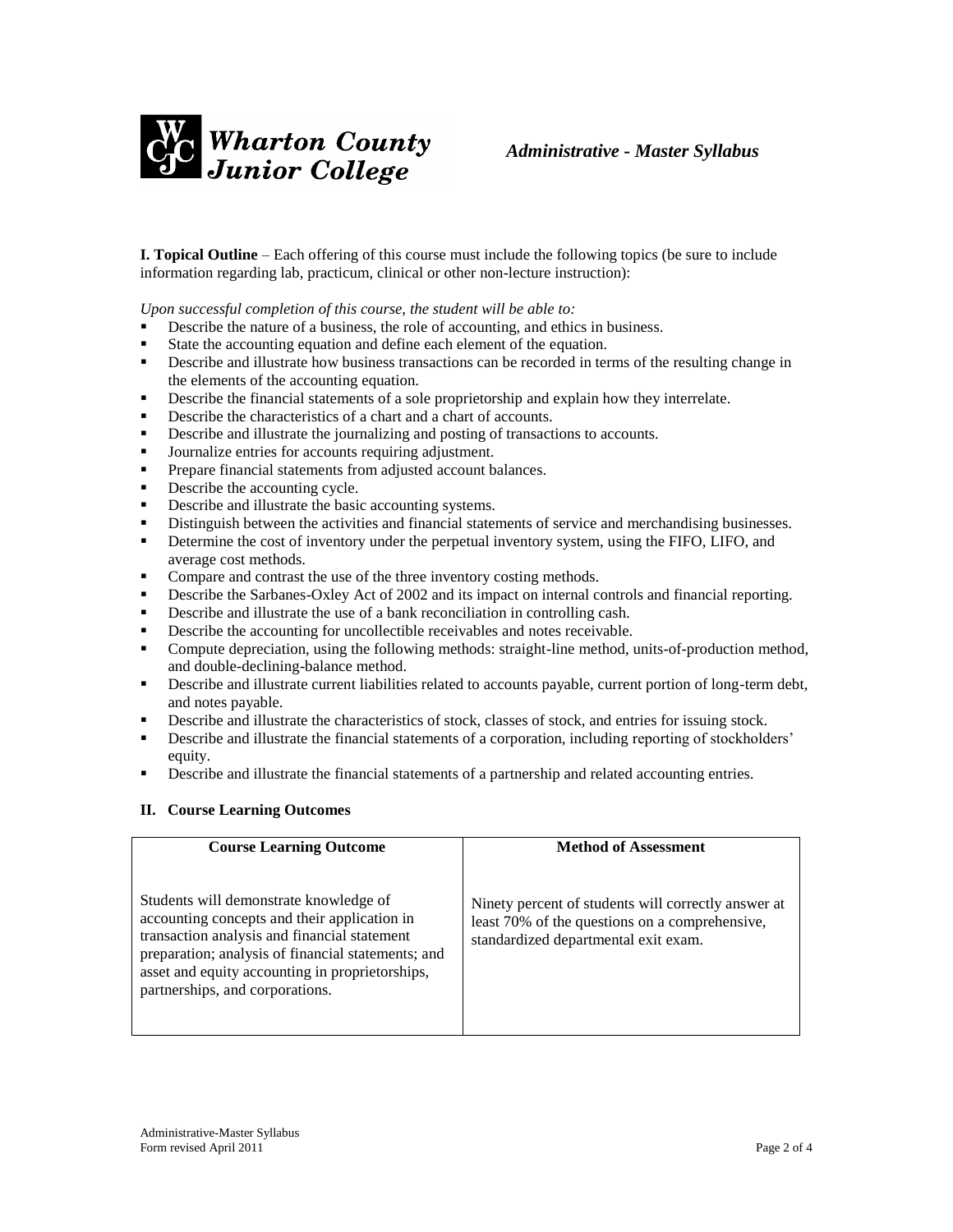## **III. Required Text(s), Optional Text(s) and/or Materials to be Supplied by Student.**

**Required:** *Accounting*, by Warren, Reeve, and Duchac, latest edition, Cengage, ISBN: 9781111984427 (bundled with required CengageNOW)

**Required:** CengageNOW is an online homework system that is *mandatory* for this course. An access code to CengageNOW may be purchased bundled with the textbook or separately.

Access to CengageNOW also includes access to an e-book and the student's companion web site. It also includes study tools, such as free flash cards, PowerPoint slides, glossary, quizzing, puzzles, learning objectives, data sets, and more.

*Please note that the same textbook will be used for ACCT 2302 in the semester immediately following this one.* 

Pencils and Scantron forms for completing the tests are required.

### **IV. Suggested Course Maximum** - 35

#### **V. List any specific spatial or physical requirements beyond a typical classroom required to teach the course**.

A data projector system is needed for the teacher to use when presenting concepts and demonstrating problems throughout the course.

### **VI. Course Requirements/Grading System – Describe any course specific requirements such as research papers or reading assignments and the generalized grading format for the course**

- 60% Unit Tests
- 20% Homework assignments (CengageNow)
- 10% Daily Work: pop tests, in-class and/or group activities, and class preparation and participation
- 10% Comprehensive Standardized Departmental Exit Exam (final exam)

### **Reading Assignments**

- Ch 1 Introduction to Accounting and Business
- Ch 2 Analyzing Transactions
- Test 1 (Ch 1-2)
- Ch 3 The Adjusting Process
- Ch 4 Completing the Accounting Cycle

Test 2 (Ch 3-4)

- Ch 5 Accounting Systems
- Ch 6 Accounting for Merchandising Businesses
- Ch 7 Inventories

Test 3 (Ch 5-7)

- Ch 8 Sarbanes-Oxley, Internal Control, and Cash
- Ch 9 Receivables
- Ch 10 Fixed Assets and Intangible Assets
- Test 4 (Ch 8-10)
- Ch 11 Current Liabilities and Payroll
- Ch 12 Accounting for Partnerships and Limited Liability Companies
- Ch 13 Corporations: Organization, Stock Transactions, and Dividends

Test 5 (Ch 11-13)

Review

Comprehensive Standardized Departmental Exit Exam (Ch 1-13)